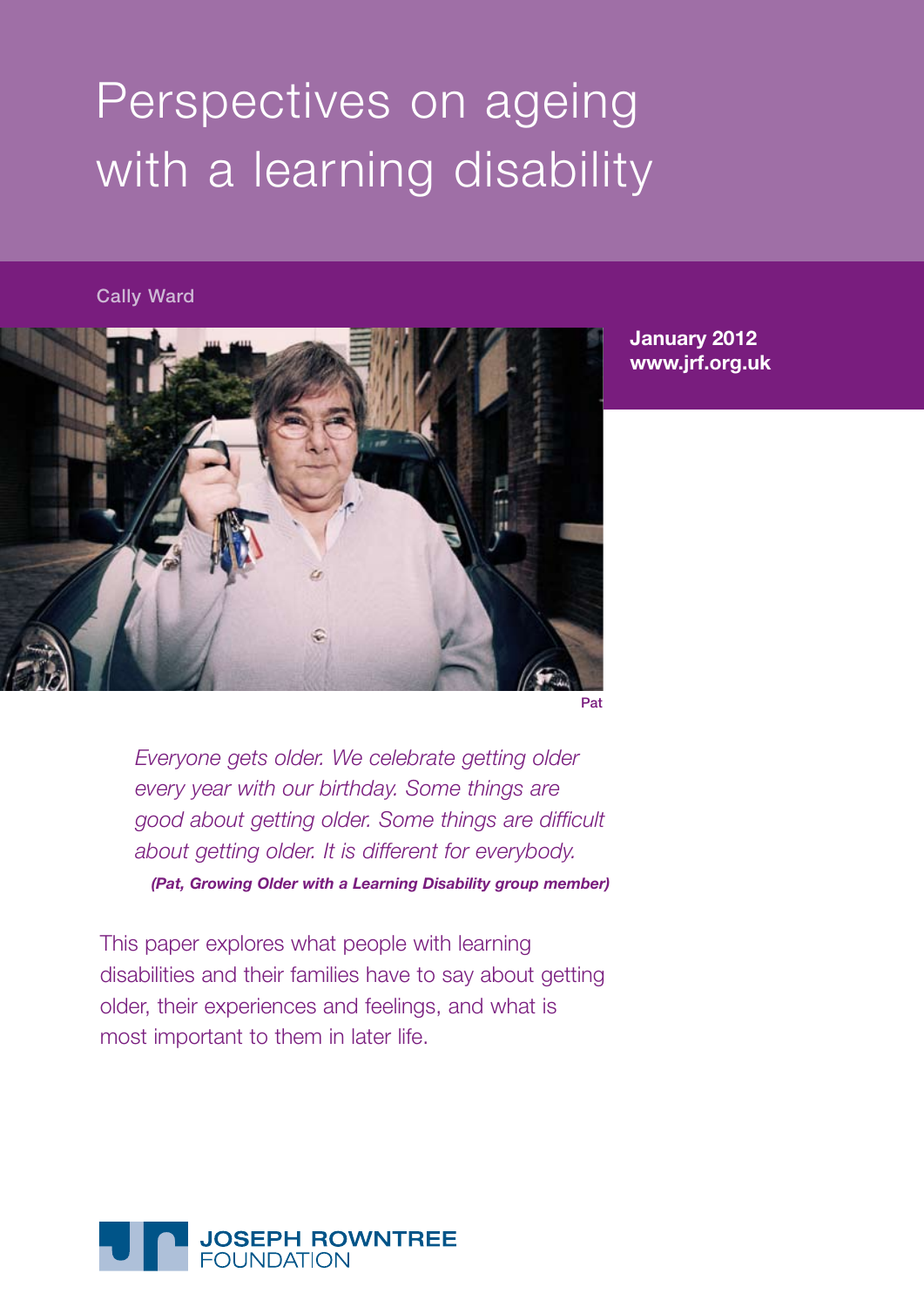Older people with learning disabilities are a diverse group. Each individual comes to later life with his or her own unique life experiences and hopes and fears for the future. Their needs for community support and services vary greatly.

Chronological age is often used as a trigger to access services and support for older people. However, this is not a useful indicator of a person's age-related needs. Some people in their 50s with chronic health conditions can feel prematurely old and have restricted lifestyles, whilst other people in their 80s and 90s can still be robust, active and very healthy. It is well evidenced that people with learning disabilities have high levels of unmet health needs as a result of the inequalities they have experienced in the health system (Bigby, 2004; Bigby, 2010). This puts them at risk of increased health problems in later life.

Some groups of people with learning disabilities carry particular age-related health risks. People with Down's syndrome make up between 15–20 per cent of the population of people with learning disabilities who have a known cause for their disability. They are at high risk of developing a number of age-related health problems prematurely, including Alzheimer's disease. Therefore, for the purposes of this paper, we are including people of 50 and over as falling into the older age group.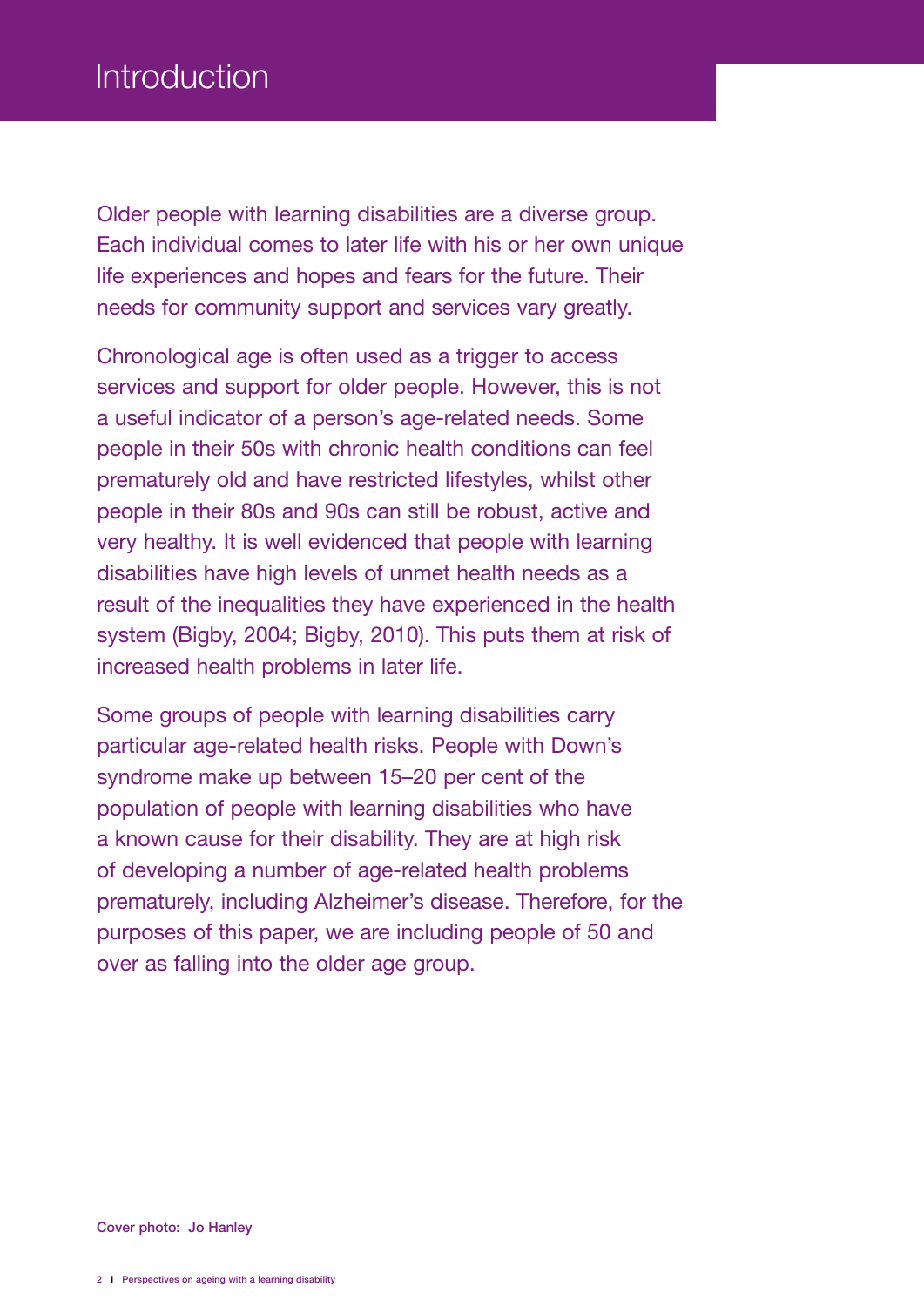#### About the author

My interest in the issues of ageing and people with learning disabilities goes back a long way and is both professional and personal. On a personal level, as the mother of a 40-year-old son with Down's syndrome, I am only too aware of the future challenges he faces in terms of his health. As a family we are growing older together and need to plan for a time when our circumstances inevitably change. Like so many other families, we face the future with a degree of trepidation.

My working life has been devoted to championing the rights of people with learning disabilities and their family carers. I believe passionately that they have the same right as anyone else to enjoy life opportunities and get the support they need to do so. Sadly, many of the present generation of older people with learning disabilities have been denied this and now face double discrimination. Devalued as disabled people they have had limited choice and control throughout their lives – now as older people, they are exposed to the inherent ageism of a society which makes assumptions about what they can and cannot do, and are all too frequently institutionalised by the way services are delivered.

Because of the work I have done on ageing, I worry that the needs of older people with learning disabilities fail to get the same attention as those of younger people with learning disabilities. We all face transitions at different stages of our lives. When people in learning disability services talk about 'transition' they are usually referring to the transition from childhood to adulthood. The transition into old age for people with learning disabilities is equally important and needs the same sort of co-ordinated focus and joined-up, person-centred planning.

#### *Participants*

This research would not have been possible without the help of the Growing Older with a Learning Disability (GOLD) group and older families from the Sharing Caring Project. The GOLD group came together in 1998 to support a project about getting older at the Foundation for People with Learning Disabilities. When the project ended in 2002, the group wanted to continue both to meet socially and talk about their experience of growing older. The Sharing Caring Project has been part of Sheffield Mencap for the last 15 years. The project supports over 600 families across the city, offering information, advocacy, group and individual support, and helping families to get the help they may need now and in the future. Both groups have provided invaluable support, inspiration and guidance. It is their priorities that have shaped this paper.

#### Growing older with a learning disability

When John was born they told us he would not live long, that children like him died early. Well here we are altogether still 60 years later!

*(Older family carer, Sharing Caring Project)*

Like the rest of the UK population, people with learning disabilities are living longer than ever before. This is something to celebrate, and testimony to the fact that social conditions and life opportunities have improved for the majority of learning disabled people. Older people with a learning disability represent one of the fastest growing groups of the learning disabled population. Recent estimates suggest that, by 2030, the number of adults aged over 70 using services for people with learning disabilities is likely to have doubled (Emerson and Hatton, 2008). We also know that many older people with learning disabilities and their families are not known to these services until they are in crisis (Department of Health, 2010).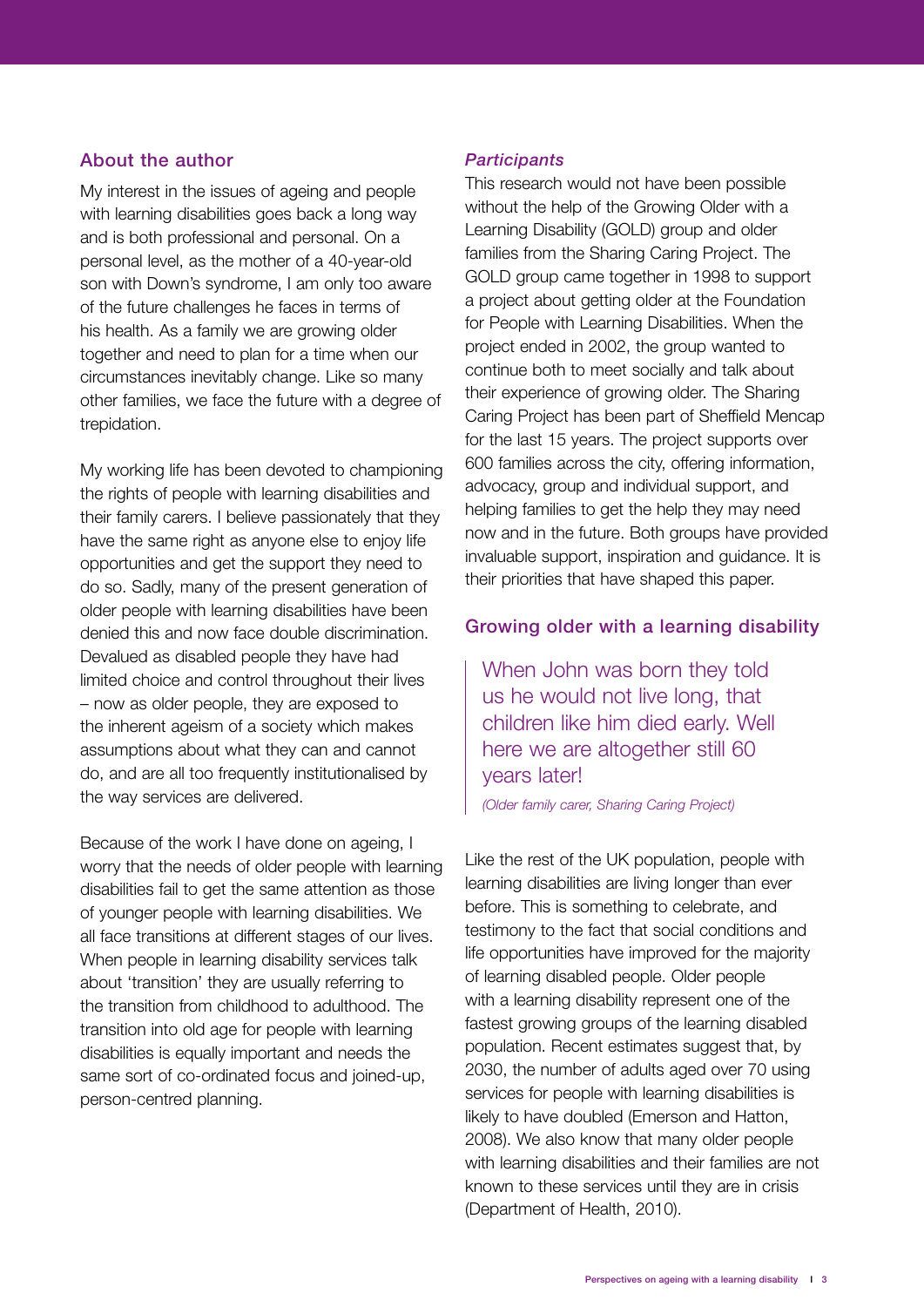# Nothing about us without us - What matters to older people with learning disabilities?

A lot has been written about older people with learning disabilities and the challenges they face, but rarely has it been written from the point of view of older people themselves.

Older people with learning disabilities told me they valued the opportunity to speak for themselves, having someone spend time with them and listen to what they had to say. Sometimes this is especially difficult if people have communication difficulties.

The GOLD group have made a film about their experiences of growing older. The issues that are discussed here are the things that they say are most important to them – some of the quotes are taken from my discussion with them, and some come from the film.

The people the project supports and who come to the Sunday lunch club are all so different. Some of the older people with learning disabilities that come live on their own and don't get a lot of support from social services. They are okay but they can get a bit lonely and enjoy meeting up with their old friends. With some of the older families that come together, the parents are in their 80s and even one or two in their 90s. Some of them are still caring for a son or daughter with very high support needs. In other families the son or daughter is taking on a caring role for their older parent. *(Sunday lunch club worker, Sheffield Mencap)*

People need to listen to us. We know about things. *(John, GOLD group member)*

## Having a home

People live in all sort of different places. Some people live with their family. Some people live with other people. Some people live alone. Where you live is very important to you. *(Pat, GOLD group member)*

Home, the place where we live, is important to us all. It is not just a place of residence but also a place where we want to feel secure; a refuge from the hurly-burly of the world.

People with learning disabilities find themselves growing older in many different places. They are more likely to have experienced institutional care from a young age, because at the time they were growing up public policy favoured institutional over community care.

Roger, for example, lives in a house with three other men with learning disabilities. He has lived there since he came out of a large hospital for people with learning disabilities that closed down over 20 years ago. The people he lives with now are not the same people he moved in with.

The majority of people with learning disabilities, however, are growing older in the family home, many with ageing parents. Sometimes, when parents have died, they live with other family members. Other people stay living in the family home or move into supported living, residential care or their own home.

One of the positive changes in recent years has been the opportunity for people with learning disabilities to have a greater presence in the community and live more independently. George lives in the flat that he used to share with his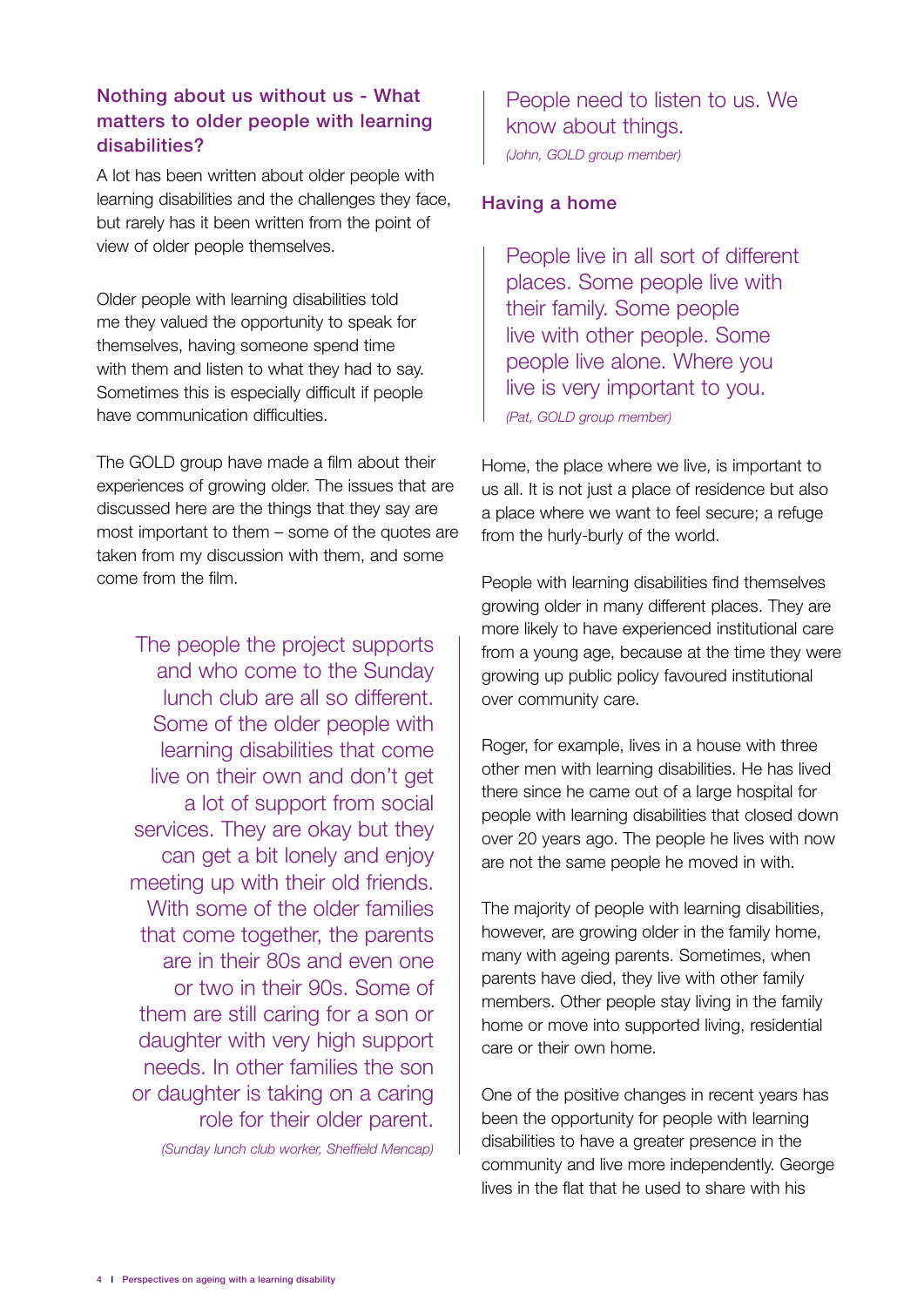It was hard living here on my own when mum died but I didn't want to leave my home. I like living here. It is good to share with Brian.

*(George, older man with learning disabilities)*

mum before she died. Now he shares the flat with his friend Brian. Social services and the Independent Living Fund (ILF) fund their support. Michael and Sylvia both moved out of group homes to get a flat of their own:

> Twelve years ago I was living in a group home and, the weekends, I used to go home to my parents. Now I am an orphan but also now Sylvia and I got married. We like having our own place. Before that Sylvia used to live in a group home as well.

*(Michael, GOLD group member)*

But this independence has brought some new risks and people with learning disabilities are often exposed to bullying and hate crime. Although no one in the GOLD group said they had experienced this, people did feel that they had been taken advantage of by people that they knew, neighbours and support staff; often in relation to money.

> I feel so embarrassed that I gave her so much money. I didn't like to tell anyone. It has made me very wary of people. She was paid to be my carer. *(GOLD group member)*

# Planning for the future

What will happen to me when I get older? Will I have to move out like Billy did when he got ill?

*(Older man with learning disabilities in supported living)*

As people grow older, they worry about what will happen to them as their circumstances or health change. People with learning disabilities are no different.

When the GOLD group discussed what should happen if they became unwell and needed to move, Michael was clear: 'I want to stay where I am. I don't want to leave'. Roger did not want to move either. He had real concerns based on observing what happened to his grandmother years earlier: 'Not many people look after people. My Nan put in home. Didn't look after her. Not many care homes very good'. Pat, however, considered that a move may be necessary in certain circumstances: 'Sometimes if they need more help they have to move. Sometimes things change'.

In the past, many people with learning disabilities did not have any choice about where and when they moved if their health or mobility declined in later life. Research has shown that many people with learning disabilities were, and still are, being placed in older people's nursing or residential care inappropriately, at a much younger age than other residents and with a much lower threshold of needs (Thompson *et al.*, 2004).

Chris lived with his parents until they died when he was in his early 20s. First he lived in a hostel with 25 other people and after a few years he moved to a residential care home for six people with learning disabilities. A few months ago he moved to a nursing home for people with dementia. He is 59, but everyone else there is over 80.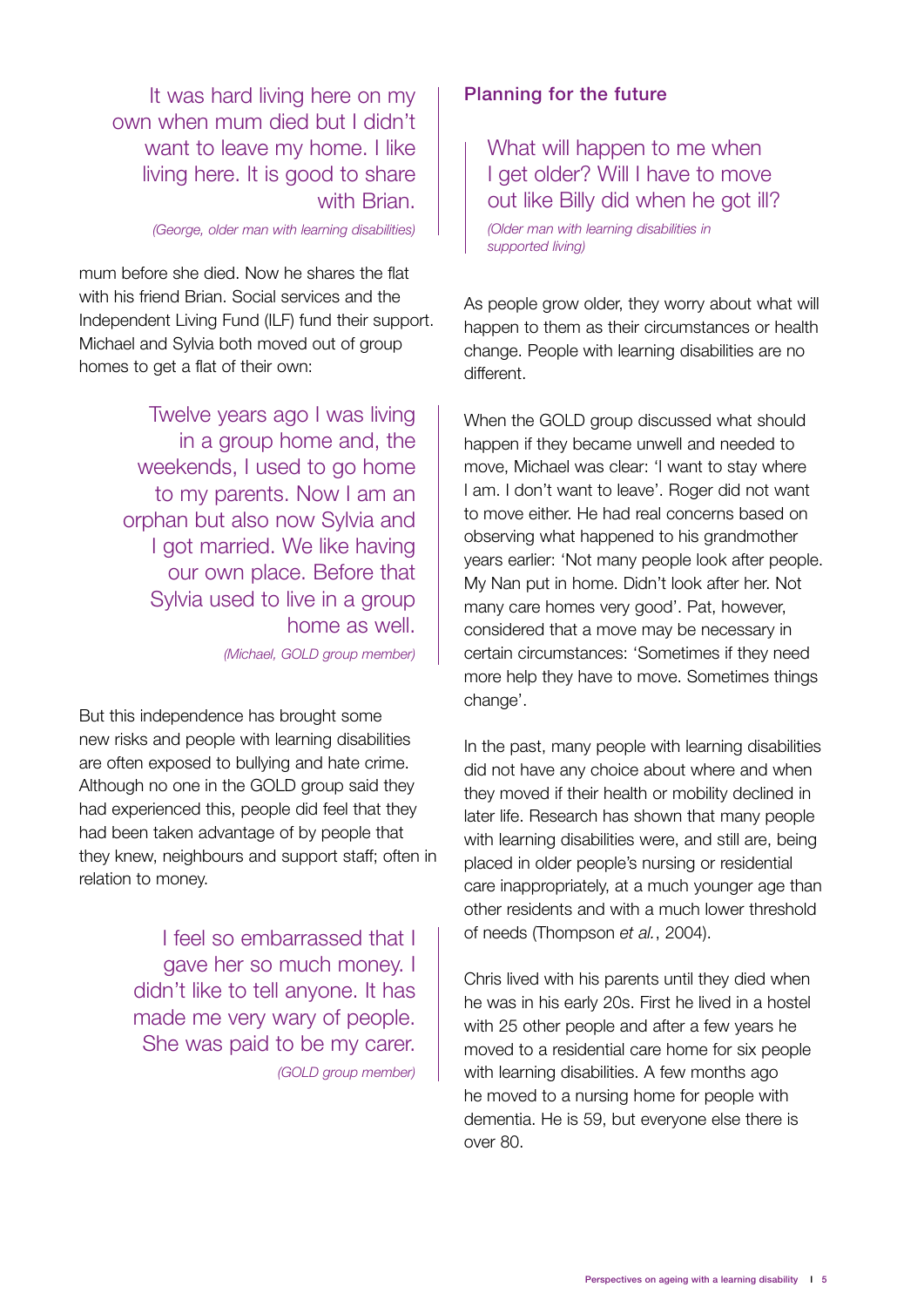## *Ben's story: An example of personcentred planning*

Ben lived at home with his Auntie Mabel, who had cared for him since he was a child. Although known to services, he had not used any funded care since he was a child. Ill health had left his aunt with physical disabilities and she and Ben looked after each other and made a great team. Ben was supported by an older families project to develop a person-centred plan that included his life story, his likes and dislikes, how he liked to be supported and his fears and wishes for the future. All his family were involved, along with workers and friends who had known him for years. As a result of this planning, Ben was supported to build his independent living skills and social life, and his name was added to the tenancy. When his aunt died suddenly, Ben was smoothly supported to remain living in his own home with support workers he already knew, as planned. His worst nightmare of having to leave his home and 'go into care' never came true.

# *Joy's story: Having a say in housing options*

Joy was living in a house with two other women but was having problems with her health and developed mobility problems which made it hard to climb the stairs. Social Services wanted to move her to a residential home for older people but she did not want to go there. Joy wanted her own home, something she had never had. Her support staff from the learning disability care provider fought for her to be moved into warden controlled sheltered accommodation for older people, and continued to provide 24 hour support for her there. For the first time in her life, Joy is not living with other people with learning disabilities. She takes part in many of the activities where she lives, has made lots of new friends and is very content.

Local authorities have been criticised for not planning with people who are growing older in the family home with ageing parents. In a worst case scenario, if a parent suddenly becomes ill or dies, a person can lose their home, their primary carer and all that is familiar to them on the same day; a traumatic prospect for anyone. However, there are some examples of good practice where local authorities have invested in supporting older families to prepare for the future (Department of Health, 2010; Magrill, 2007).

In my view, older people with learning disabilities need a wider choice of housing options so they can choose the one that is right for them. They, their families and the people that support them need more information about the options available and how support can be personalised to allow them to live in the place that suits them best.

Older people should have the opportunity to 'age in place' if this is important to them. This means ensuring the home environment can be adapted if necessary. It also means equipping staff to become more age aware and develop their knowledge and competence to support people in later life. Supporting people to continue living in their family home when their parents die requires identifying families and supporting them to plan for the future.

For the last 15 years, Sheffield has invested in building support structures into its existing statutory and voluntary sector services to meet the needs of ageing families of people with learning disabilities. Older families in Sheffield are now routinely identified, regularly visited and offered support, which includes making emergency plans and exploring long-term options. As one family carer said, 'We didn't know who to go to or where to go to before all this started'.

Ageing in place might not be right for everybody; some might need or want to move as they get older. The key is planning for transitions when needs change and ensuring support and care remains person-centred.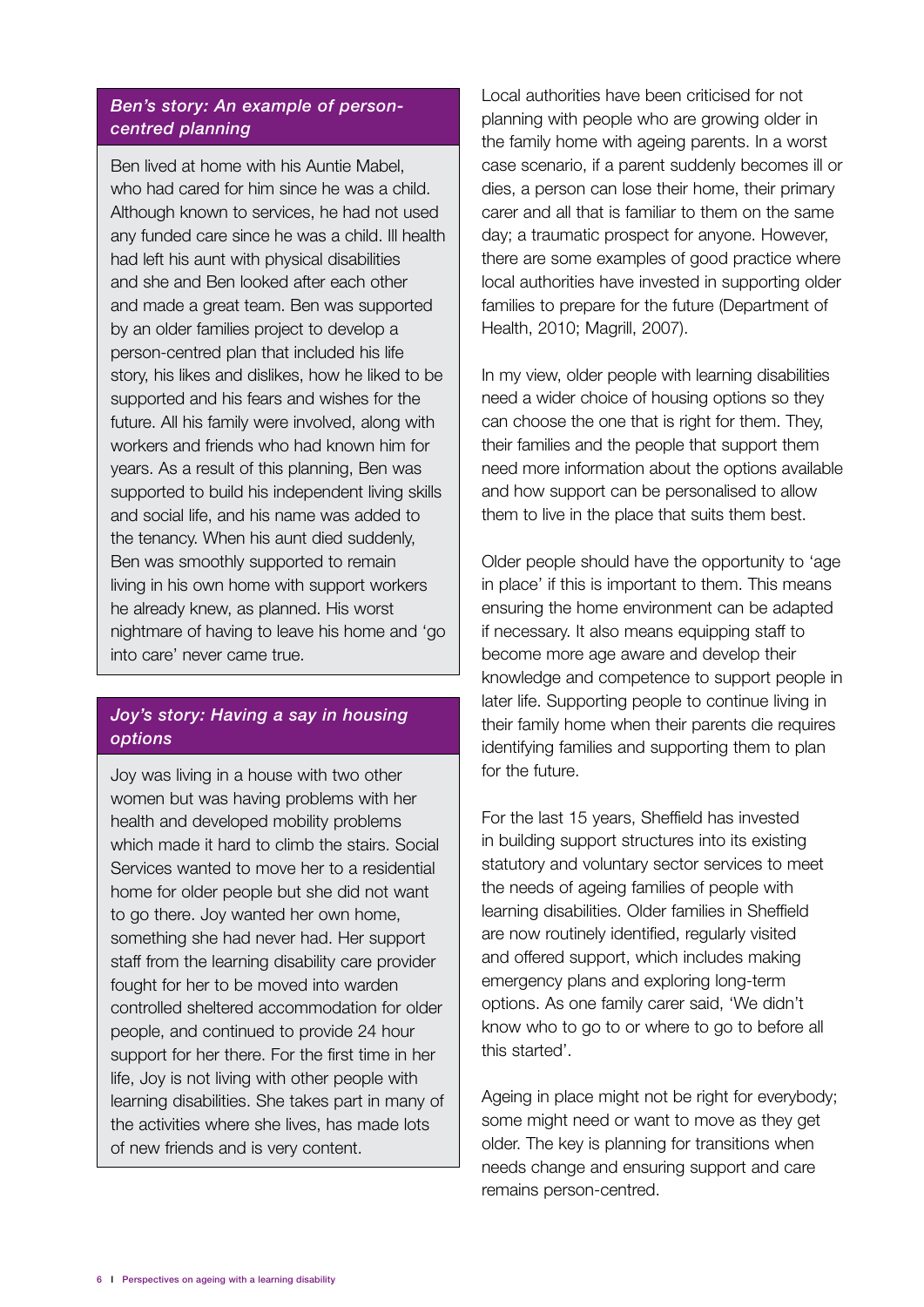## *The importance of family*

Who's going to speak up for my son when I'm not here? Who's going to notice if he's not happy or if he needs a new winter coat or if someone's hurting him? He can't tell them so who will?

> *(Maureen, older family carer from Sharing Caring Project)*

As we have seen, most people with learning disabilities still live at home with their families. Even when people move into other settings they still rely on family for practical and emotional support, as well as advocacy. As one mum said, 'she may have left the family home but she's not left the family!'

Whilst older parents celebrate the fact that their sons and daughters have survived beyond expectations and enjoyed a full life, worries about what will happen when they are no longer able to care are often overwhelming.

Older families have consistently said that they want:

- to be known to services before a crisis and have emergency plans in place;
- to feel confident that they have passed on all the information that people may need to support their relative in the future;
- support to make plans for the future and to stay together for as long as they want;
- positive partnerships between families, care workers and services;
- clear, up-to-date information, and support to make good use of it;
- to make their own decisions without feeling rushed into making changes or judged for the way they have cared; and
- to know that the person with a learning disability will be happy, safe and helped to speak up when older family carers are no longer able to support them.

Many people with learning disabilities are taking on increasing caring responsibilities for older relatives, usually parents. Many take pride in this; Michael, who looked after his mum with dementia at home until she was 91, says, 'I'm proud to be a carer. It's the most important thing I've ever done'. Tony is 69 and lives with his mum who is 91:

I try to help with the hoovering. cleaning and washing. Mum won't let me do the cooking, she's very independent. If she's ill or anything she doesn't mind but she tells me how she wants things done. I worry about how my mum is when she is out on her own. I'd rather go with her and know she is ok. She's my mum and she looked after me and now I look after her. 50:50 I call it.

*(Tony, Sharing Caring Project)*

All carers need to be able to access support in the right way. For example, information needs to be clear and accessible; carers should be supported to understand their rights to a carer's assessment, as well as signposted to sources of practical, financial and emotional support. It is also important that services treat family members as a unit, as the following examples illustrate.

Mutual caring does not only happen between family members – increasing numbers of older people with learning disabilities also care for their spouses, partners and friends. Pat in the GOLD group supports her partner Ray and is part of a national network of carers with a learning disability.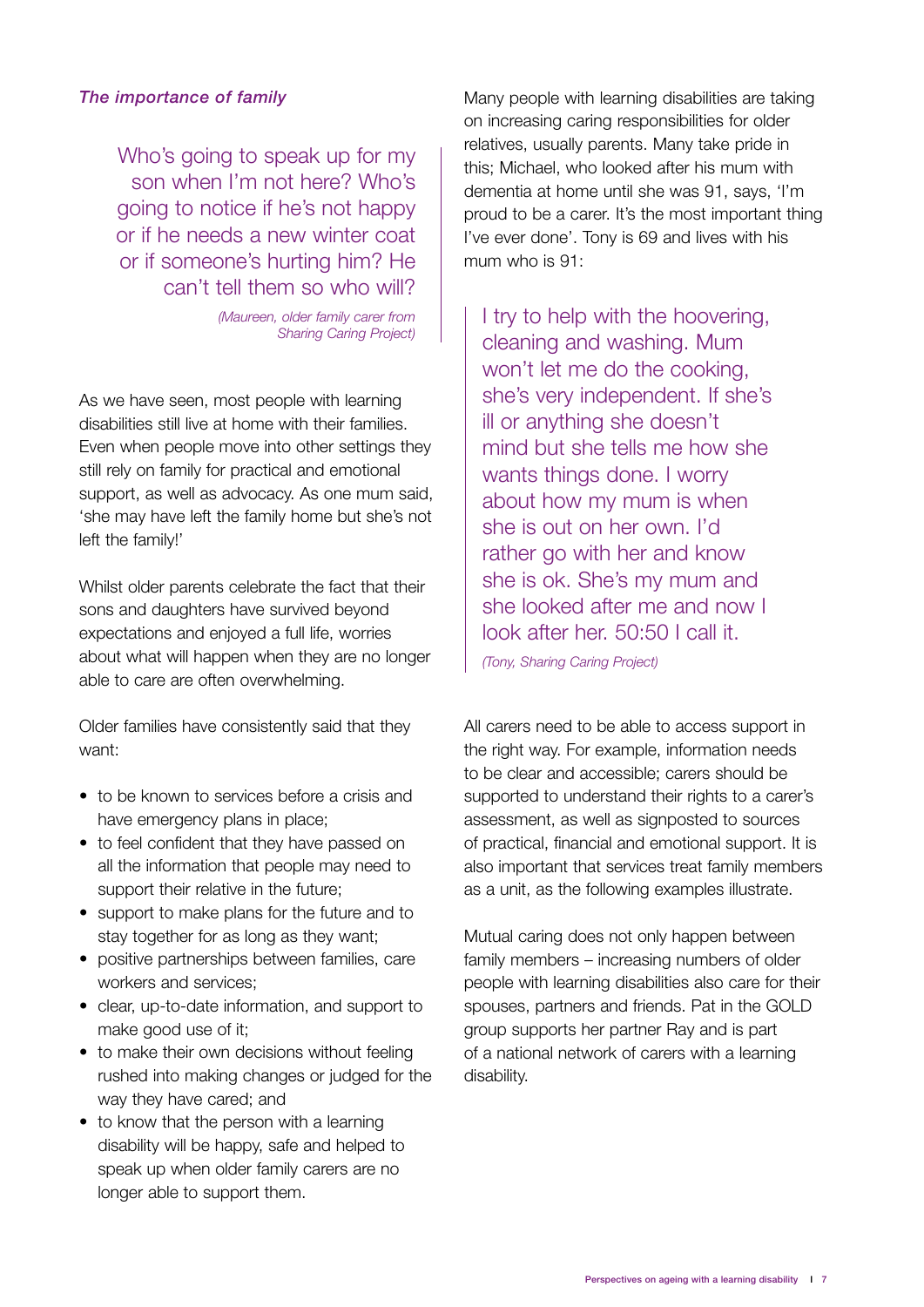#### *One pizza, two care workers: The need for joined-up solutions*

A community nurse was stunned to meet two different support workers in the course of her 90-minute visit to an older family. One worker was funded by older people's services to help Mum and cooked her half a pizza. The other worker was funded by learning disability services and supported the daughter to cook the other half of the pizza. The family thought it was strange and would have liked to eat a meal together sometimes, but they assumed the council knew as they were funding it. Once the nurse reported the visit to her manager the situation was highlighted and a joined-up solution agreed. Now the learning disability service funds just one worker for the same amount of time to support the daughter to cook a meal for her and her mother.

#### *Staying in touch with friends*

Some people get very lonely when they get older. I miss my friends from the old days. Friends are very important. Sometimes it is hard keeping in touch with friends. They live a long way away.

*(Betty, GOLD group member)*

There are many benefits to having friends in your life. Friends remember your birthday, share the good and bad times in your life and make you feel valued. They are people you can relax and 'be yourself' with. Older people with learning disabilities tell us they enjoy being a friend as much as having a friend. Yet for many people with learning disabilities, subject to multiple moves in their accommodation and daily services, friendship has not been something that services paid attention to and important relationships have not been sustained.

## *Barry's story: Support for family carers with learning disabilities*

Barry was struggling to cope as his mother's health deteriorated following a stroke. It was months before a doctor at the GP practice he visited regularly recognised Barry's stress and realised that he was doing most of the care himself as agency workers were only in for half an hour morning and night. Barry was supported by a local advocacy group to complete an accessible version of a carer's assessment and start thinking about what would help him and give him breaks from caring. As a result, his mum's care was increased and her medication was supported through a 'nomad system' so he did not have to worry about getting her pills wrong. An alarm was fitted so he could get help at the touch of a button, and a sitting service got involved so that he was free to go out and join a social club to make friends and play snooker for the first time in years.

Older people with learning disabilities are at risk of being isolated in later life from anyone other than those paid to support them. Research shows being in contact with family and friends can help ensure people get the care that they need and provide an important safeguard against abuse and neglect. This is recognised in English and Welsh law, with the Mental Capacity Act requiring independent Mental Capacity Advocates (IMCAs) to represent individuals in critical life decisions which they lack capacity to make themselves, if they do not already have such a person in their life.

I am Joan's friend. We have been together 30 years. We have fun.

*(Margaret, GOLD group member)*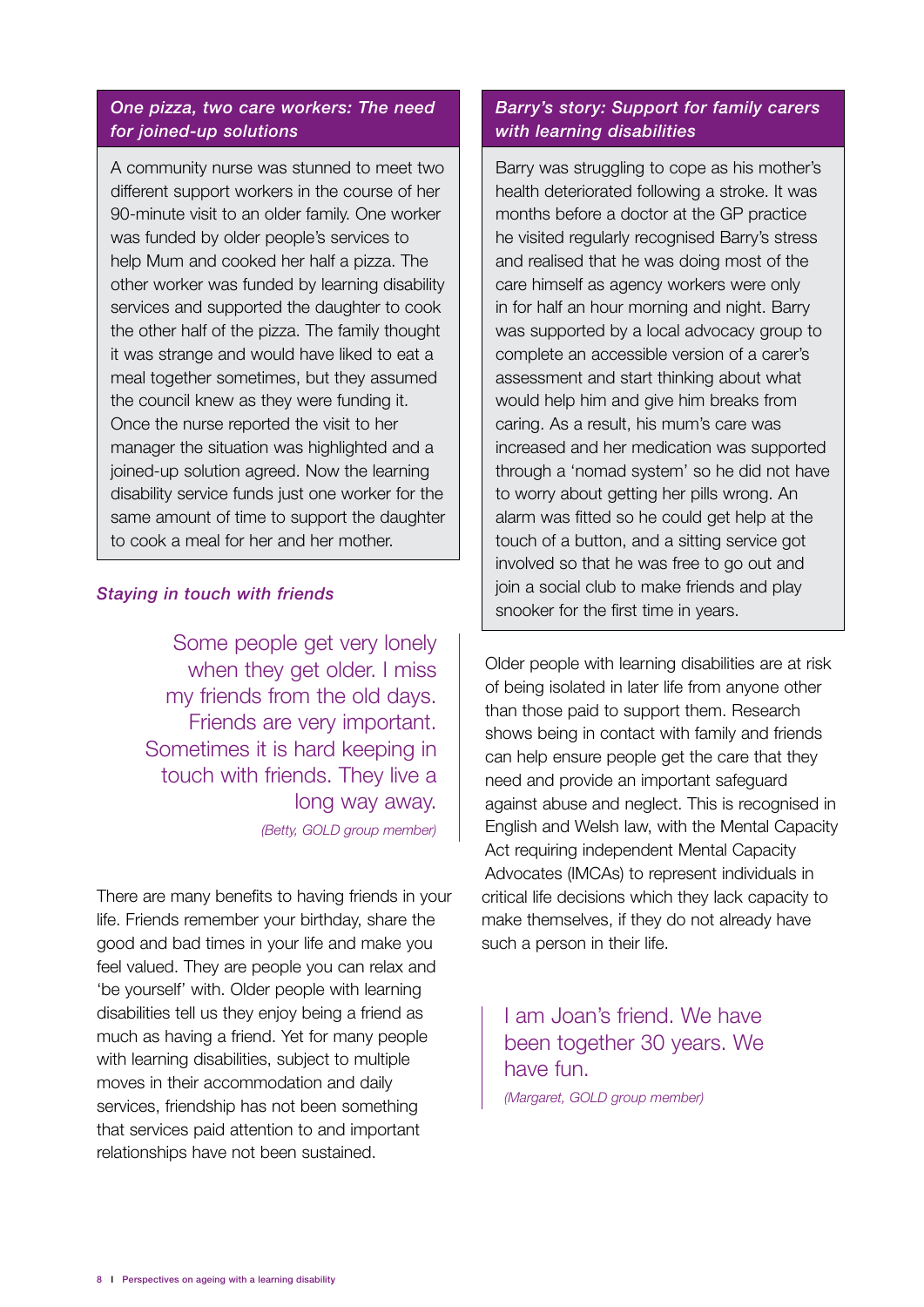## *Edna's story: Staying connected with friends and family*

When Edna joined the GOLD group she was living in her own flat with support. She then suffered a number of falls, developed dementia and had a stroke. Edna moved four times, not including long stays in hospital. For the past six years she has been living in a nursing home. She has two sisters, who stay in touch by sending cards and presents, but they live in different parts of the country and their own health means they are unable to visit. The GOLD group has supported Edna to visit her closest sister.

The people Edna met through the GOLD group are the main link to her past and her only visitors. They keep an eye on the care she gets, making sure she gets regular baths and does not spend every day in bed. Because Edna had little opportunity to get out for several years, she had a lot of savings looked after by a health trust appointee. The GOLD group arranged for this money to pay for a carer to spend one-to-one time with Edna and to take her out. The same carer has supported Edna for three years now and they are both familiar faces in the local community, including the market, cafés and church.

The role of friends in enhancing quality of life for older people cannot be underestimated. Older people with learning disabilities should be supported to maintain friendships from the past but also helped to make new friends. One way of doing this is encouraging people to keep up their interests and be involved in activities in the community.

What we never expected when we started the lunch club was how many people knew each other but had not seen each other since school or the time when everyone was in one big day service in the city. It's been 30 or 40 years since some people saw each other and they are so happy to be reunited. It's been an unexpected bonus that we've been able to reunite people but we're sadly only too aware that if they didn't see each other once a month at the lunch club then they might not catch up with each other again.

*(Sunday lunch club worker, Sheffield Mencap)*

#### An active and fulfilling life

Just because we are getting older doesn't mean we can't do things. *(John, GOLD group member)*

It has long been recognised that staying active and engaged is important for us all as we get older. People with learning disabilities are no different. It is important they have opportunities to continue doing the things they enjoy and are not forced to stop purely on the basis of chronological age. Older age can also offer opportunities to try out new things.

Some people, like Edna, will become confused and distressed by being made to stop doing something they enjoy just because they have passed a particular birthday. There is a danger that they will spend more time indoors, becoming isolated and potentially depressed. John lives in a group home with three younger men but when he reached 65 he was 'retired' from the day centre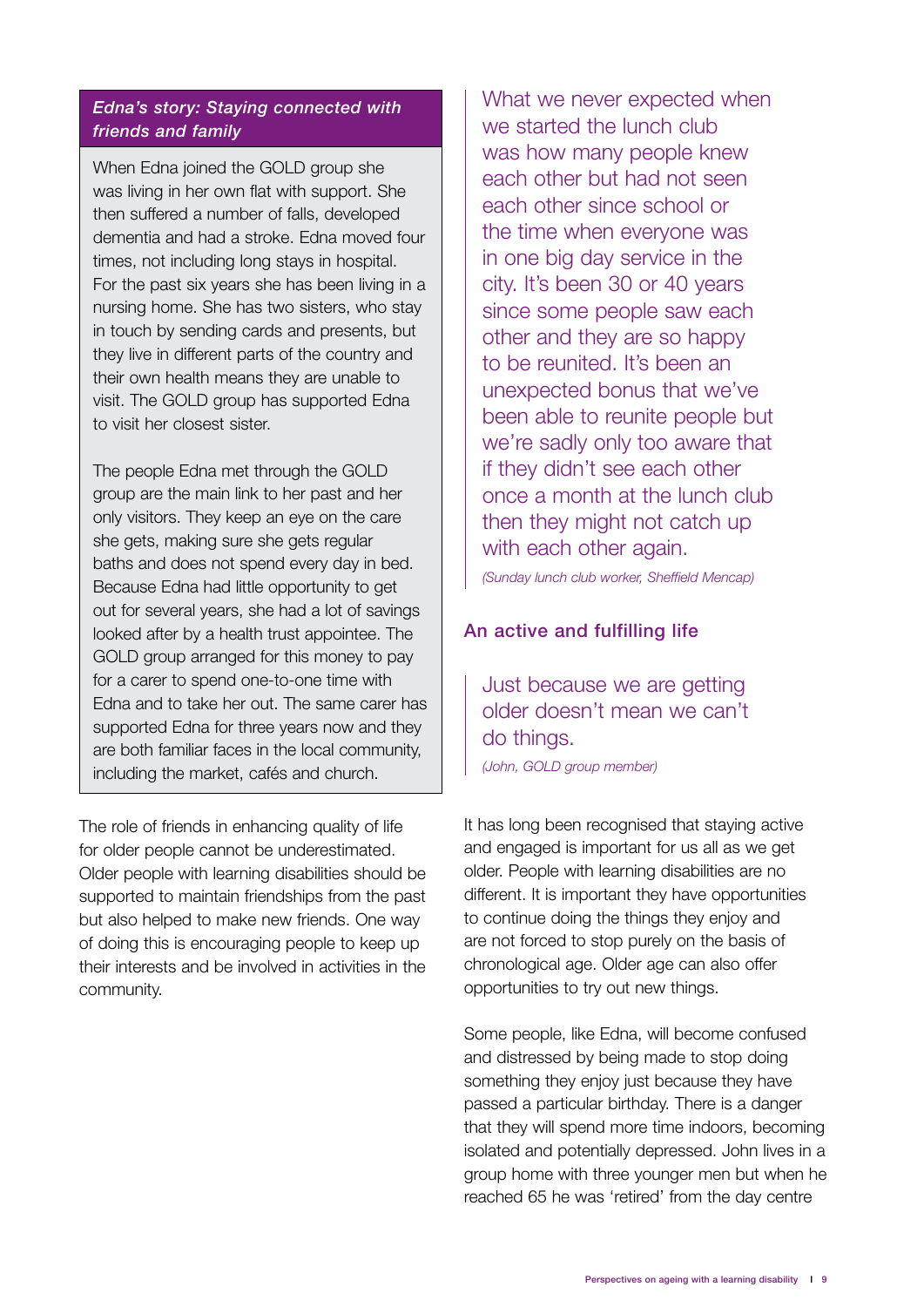When people get older they can do lots of things. Sylvia cleans offices. John volunteers for the Salvation Army. Roger calls the bingo numbers at bingo. Tim is chairman of People First. Betty makes rugs at the Jewish day centre. Sometimes people have to stop. Edna used to go to college and then she didn't go there anymore. I don't know why. *(Pat, GOLD group member)*

he had been attending for many years. The minibus still collects the other men each morning and John gets very upset. The staff say, 'He gets

very angry and upset and we don't know how to explain it to him in a way that will make sense'.

Those who are growing older with their ageing parents are also at risk of not being able to get out as much as they would like. Many older family carers worry about this.

> I worry about Gary getting old before his time because he is stuck indoors with me. It's not right. He worries about me see. He won't even go to the day centre anymore. I try and tell him. It makes me sad that he should be stuck indoors with me just because I can't get out anymore because of these legs of mine.

> > *(Stan, 86, lone parent and carer)*

Despite the barriers older people with learning disabilities experience, Pat from the GOLD group says, 'Getting old is not all bad. Some people are enjoying new things'. Michael and Sylvia, for example, have started their own pop band and play in pubs. John recently went on an aeroplane for the first time and had a holiday abroad.

It is now easier for more people to find themselves included in mainstream activities for older people, as older people's organisations work to be more inclusive. Age Concern England published a Good Practice Guide *It's good to be part of things* (Wertheimer, 2004) to encourage and support local groups to make their activities more accessible to older people with learning disabilities. Some learning disability service providers are developing new and creative ways of supporting people to take part in more meaningful and fulfilling activities.

Eileen is an older woman that we have supported for many years now. She has been in residential care more or less all her life and has no contact with her family. Over the years she has acquired a reputation for having some behaviour that is challenging. She wants to pick up everything on the floor or pavement she sees and can get very angry when anyone tries to stop her. Now we have found her a job where she picks up litter on the beach. She loves this job.

*(Team leader, Avenues Trust)*

## Staying well

For all of us, growing older is associated with increased health risks. Certain health problems are more common as we age, but not inevitable. Older people with learning disabilities should be

As we get older, we may have more problems with our health. It's important we look after our health. *(Pat, GOLD group member)*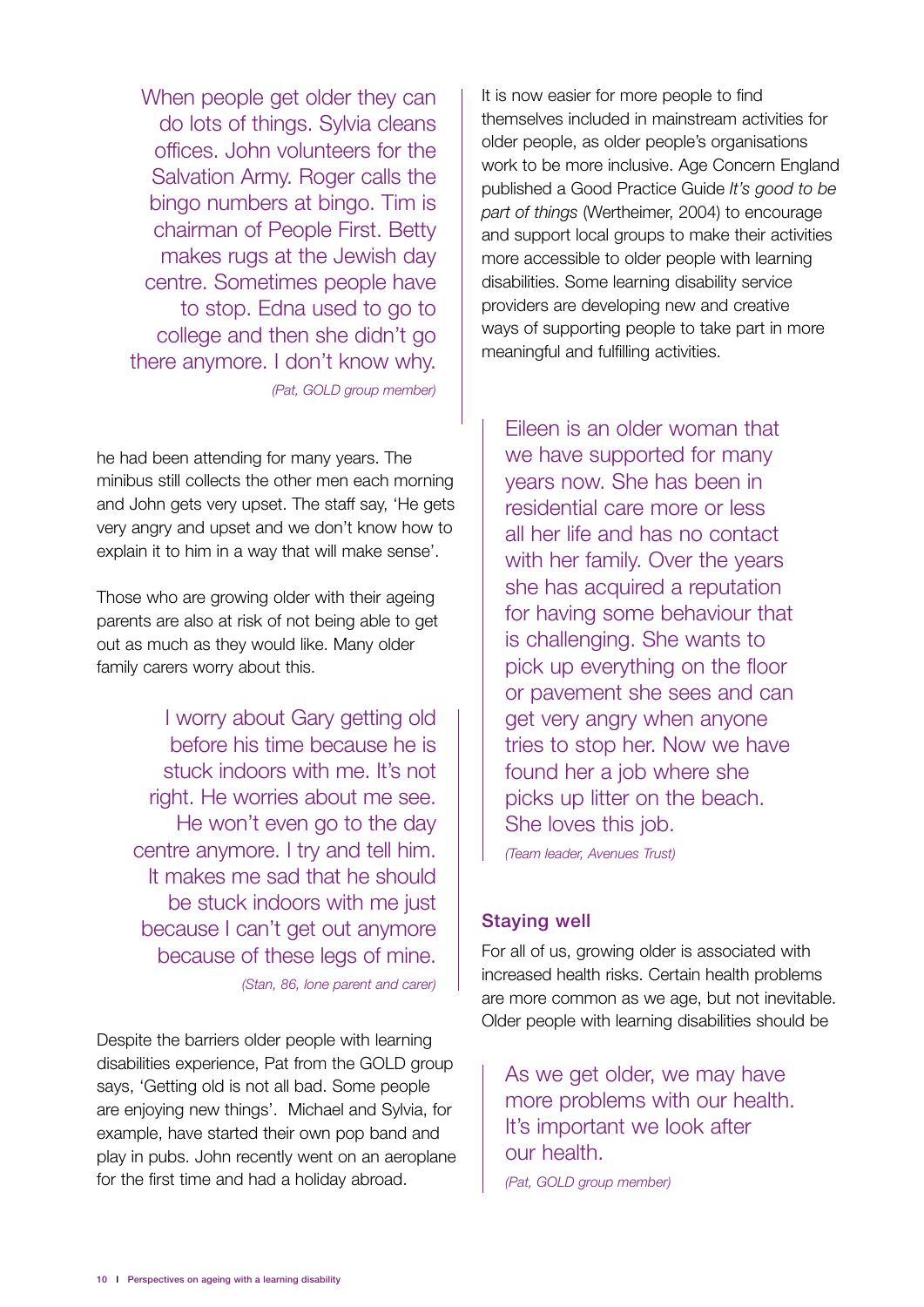supported to understand how important it is to eat a healthy diet, take exercise and have regular health checks. It is particularly important that women with a learning disability are supported to understand the changes that accompany the menopause.

> As you get older you change, and one day your periods stop. I might miss months and keep missing different months and I get worried but the doctors said don't worry about it; it happens to everybody.

*(Older woman with learning disability, quoted in*  Today and Tomorrow*, Foundation for People with Learning Disabilities, 2002)*

[You] have to eat healthily and drink milk to keep [your] bones strong. I drink milk before I go to bed at night.

*(Older woman with learning disability, quoted in*  Today and Tomorrow*, Foundation for People with Learning Disabilities, 2002)*

The GOLD group have done a lot of work on health issues and are very aware of what support they need in this area:

> I go to appointments. I think it is important. I have the same doctor. They explain what's wrong with you. He is good. *(Roger, GOLD group member)*

Help you stay healthy. Give you the right support. Look in my health book. Staff job is to help you speak at the doctors. *(Betty, GOLD group member)* Make sure people take the right medication. Sometimes they forget. I speak up for myself. I don't want another epileptic fit in the bath. *(Roger, GOLD group member)* 

Sadly this awareness is not the case for everyone. Many older people with learning disabilities can be slow to realise when they are unwell and may not know what action to take or have no one to discuss their concerns with.

My own experience has alerted me to the fact that support staff do not always know much about ageing and associated health needs. This can put people at risk. As Michael's mum, I find myself having to provide support staff and his GP with relevant information about potential risks to my son's health.

There are some people who face more specific risks. People with Prader-Willi syndrome are more prone to diabetes, osteoporosis and scoliosis. People with Down's carry a high risk of developing thyroid problems, sleep apnoea, gum disease and Alzheimer's. According to some researchers, people with Down's have a one in four chance of developing Alzheimer's from as young as 40 (Holland *et al*., 1998).

As more people with learning disabilities and their families grow older, dementia is an important issue. It can affect people with learning disabilities in many ways. In addition to being at risk of developing dementia themselves, they may witness a parent change as they develop dementia, or they can experience the changing needs of friends or fellow residents who get dementia.

Whilst it is important that health and social care systems are in place to support early diagnosis and appropriate interventions, it is equally important that older people with learning disabilities are supported to understand what is happening – to them or others they are close to.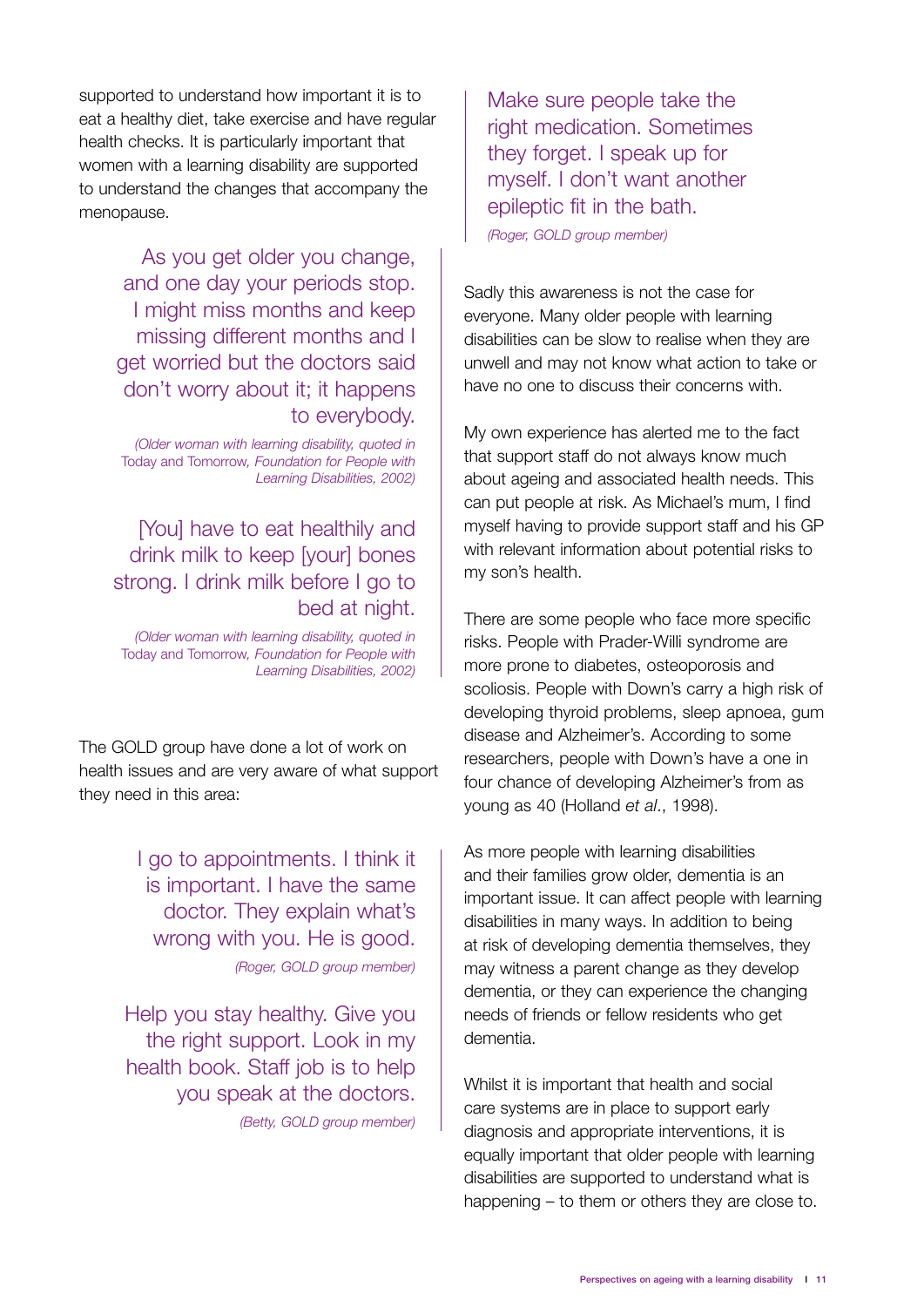I noticed not long after my mother died that when I used to go back home to visit my dad that he was doing odd things. Once I saw him trying to eat his soup with a fork. Sometimes he would go out and not come back for quite a while, perhaps he got lost. After that he moved to a nursing home. No one told me he had dementia. He kept wandering out from the home and getting lost. One day we went to visit him and he wasn't there any more, he had moved; the staff were very unhelpful and didn't seem to know where he had gone. I was very upset and very angry. At about this time we began to do a project on dementia in the GOLD group and this helped me to understand what was wrong with my dad.

*(Michael, GOLD group member)*

Tim worried that he might be getting dementia. He had seen his notes during a review and noticed that they included something about a dementia assessment. He did not understand what this meant and no one discussed it with him. When he eventually asked, he found that this meant that because he was older it was important that he was checked regularly for signs of dementia.

#### Facing death and bereavement

Dealing with death – both of the people we love and our own – is something we all face. The Palliative Care for People with Learning Disabilities (PCPLD) network was set up in 1998 in response to concerns that people with learning disabilities were not getting the same access to palliative care as others.

The PCPLD network makes an annual award for the most positive contribution to this work. Pat, from the GOLD group, is on the committee that selects the winning contribution.

Finding out my father was very ill with cancer, I was worried. I had once watched an episode of Brookside on television where a woman with cancer was dying at home and in excruciating pain, but she couldn't be given any more morphine unless she was in a hospice. This was very much on my mind as I didn't want my dad to suffer. We nursed him at home but in the end he went into a hospice and he died peacefully.

*(Pat, GOLD group member)*

Older people with learning disabilities should be supported to make end-of-life plans as part of the person-centred planning process. This includes helping people think about:

- where I live;
- who is important to me;
- likes and dislikes;
- what happens when I get ill;
- when I die;
- my funeral;
- what happens to my things.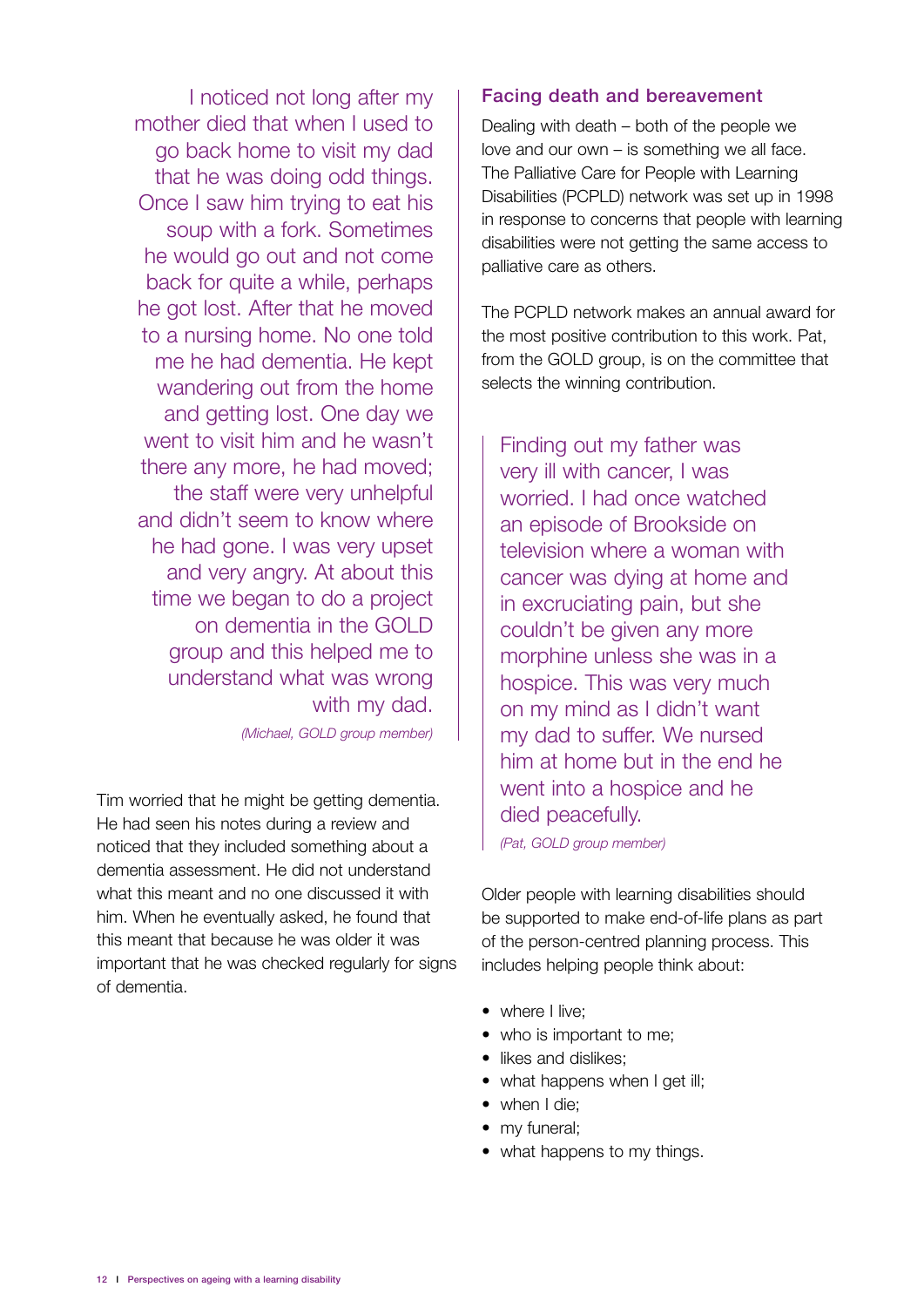The GOLD group are working on a project called *Making Plans* to help people think about and prepare for the future. Good planning can make such a difference. Becca had cancer of the bladder and was spending a lot of time in hospital. She was very clear that she wanted to return to her supported living home but they said that they could not provide the nursing care she needed. The acute liaison nurse at the hospital worked with the staff team and the community health services so that Becca could be supported to die at home in line with her wishes.

## *Linda's story: End-of-life planning and support*

Linda developed cancer and was supported by her family and health workers to decide her treatment plan. Sadly, it became clear that her cancer could not be halted and Linda worked with her family and friends to come up with a list of things she wanted to do before she died, as well as planning her funeral. Her dreams of 'lying by a pool on a posh holiday abroad with her family' came true, along with seeing a West End show in London. It was equally important that she had made a will and left the people she was closest to the treasures she deemed most valuable. After she died, it was a great comfort to her cousins to be able to plan her funeral knowing it was the way she wanted it to be, a real celebration of her life, complete with Abba songs and lots of funny memories.

Multiple loss features in the lives of many older people with learning disabilities. People living at home with an older family member risk losing family and friends, home, and the things that they used to do in the past. Ben's story (described earlier) highlights a pro-active way of avoiding some of these extra losses at a time of bereavement. Dealing with the emotions associated with loss can be very complex for people with learning disabilities. One way of keeping memories alive is to support people to create life story books with pictures of people and places that have been important to them.

Not only is this of value to the person but it also allows the staff to know them better.

It was quite a revelation when I saw the photographs in Oliver's book. There was one of him on his 21st birthday with his mum and his gran and he looked so happy. They are long dead, but he talks about them a lot now and it helps me understand more about him.

*(Carer from an older people's residential home)*

Sometimes people with learning disabilities have been denied the opportunity to express their grief. George, a man in his early 70s, tells people that both his parents and two of his sisters have died. He talks about his parents' deaths as though they happened yesterday. He will also explain that he did not go to the funerals, that his sisters did not tell him about them and that they left him out. The pain of being excluded seems to have almost exceeded the pain of losing his parents, as he has been denied the right to say goodbye. The hurt that this has caused George has interrupted his life. It is very difficult for him to talk about anything else, yet this happened almost 20 years ago.

All of the GOLD group went to Corinne's funeral. Michael and Sylvia's band played at the wake afterwards and all of Corinne's pottery and paintings were displayed all around the hall. There was one room which had a slide show of lots of photos of Corinne and all the holidays and fun times she'd had.

*(John, GOLD group member)*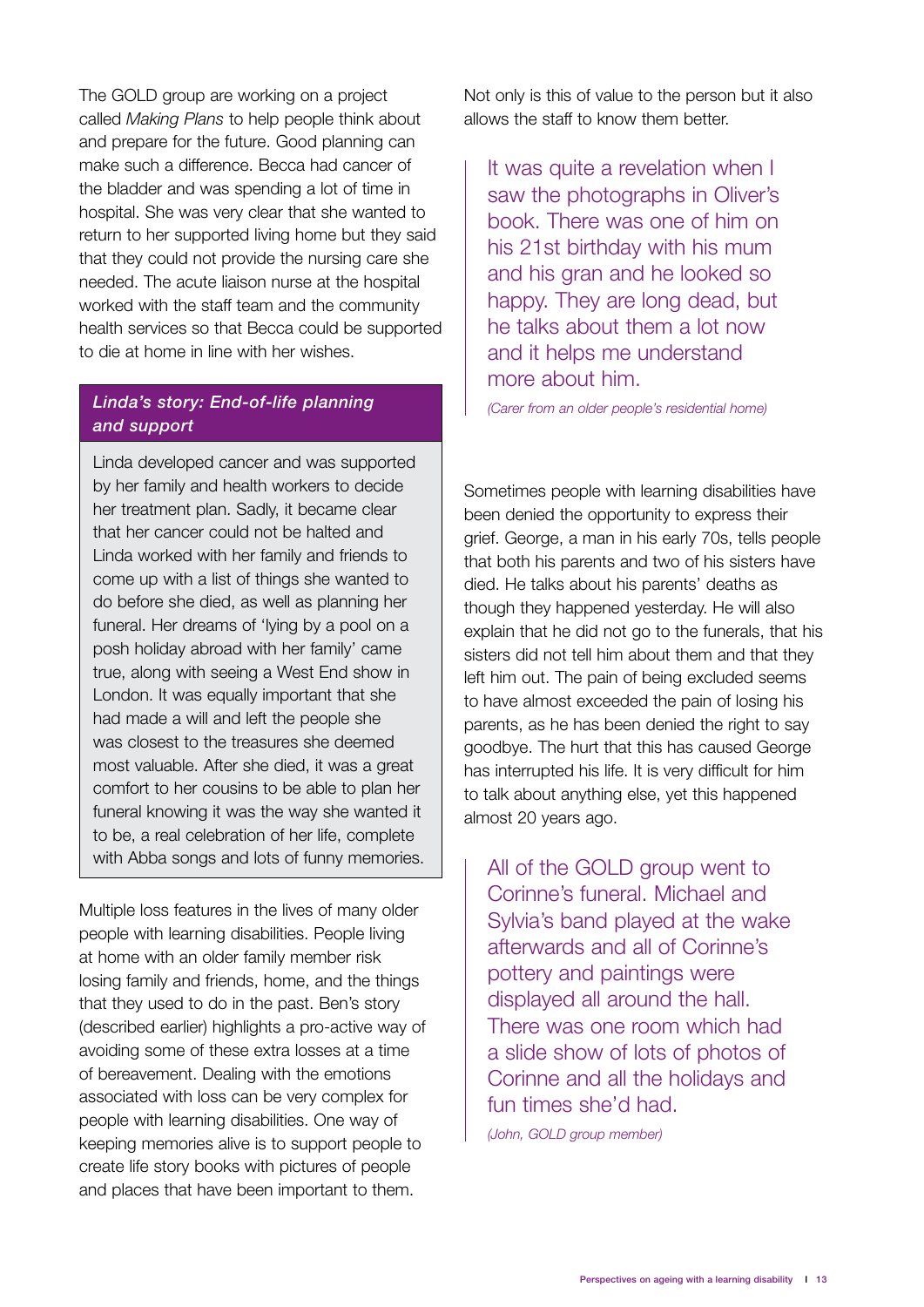

John

Funerals are important rituals and can help people begin to grieve for the person who has died.

A higher percentage of people with learning disabilities experience more complicated grief than the general population and it is important that these people receive good support (Dodd and Guerin, 2009). Some people may take a long time to realise the full implications of what has happened and may take longer to grieve. New staff may not recognise that someone is still grieving. If grief has become complicated, and it has become difficult for a person to get on with their life even some time after the death, they may need specialised therapy.

## Summing up

In this paper, I have set out to highlight the experience of older people with learning disabilities and their families and the things that they themselves identify as being the most important issues – where they live, who supports them, staying in touch with family and friends, keeping active, staying well, coping with loss and facing death.

There is no one set of solutions to developing services that might support a better life for older people with learning disabilities, because of the wide spectrum of people's needs and the range of different places in which they are growing older. In many ways they are 'everybody's business' and the key is to develop a coordinated and informed response across local areas.

Current health and social care policies stress personalised approaches, human rights, inclusion and more choice and control. It is shocking that so few people with a learning disability are supported to plan their transition into old age and make it a smooth and successful one. We must ensure that the needs of older people with a learning disability are included and implemented in a joined-up and inclusive way.

In my view, and based on what so many people with learning disabilities and their families have told me, key areas for development and investment include:

- identifying older people with learning disabilities and their family carers in local communities as part of the local Joint Strategic Needs Assessment;
- investment in planning for future needs in a person-centred way for families growing older together and older people in supported living or residential care;
- joining up practice initiatives across learning disability and older people's services;
- equipping the workforce across a range of services to be aware of the age-related needs of people with a learning disability and to make adjustments to their practice to meet them;
- continuing to listen and learn from what older people with learning disabilities and their families have to say.

Perhaps most importantly, it is about attitude and values; we all need to recognise and appreciate the fundamental humanity of older people with learning disabilities. They have the same rights as anyone else to a better life, in later life. As a mum, thinking about the future, it is this that I long for above all else for my son Michael as he grows older.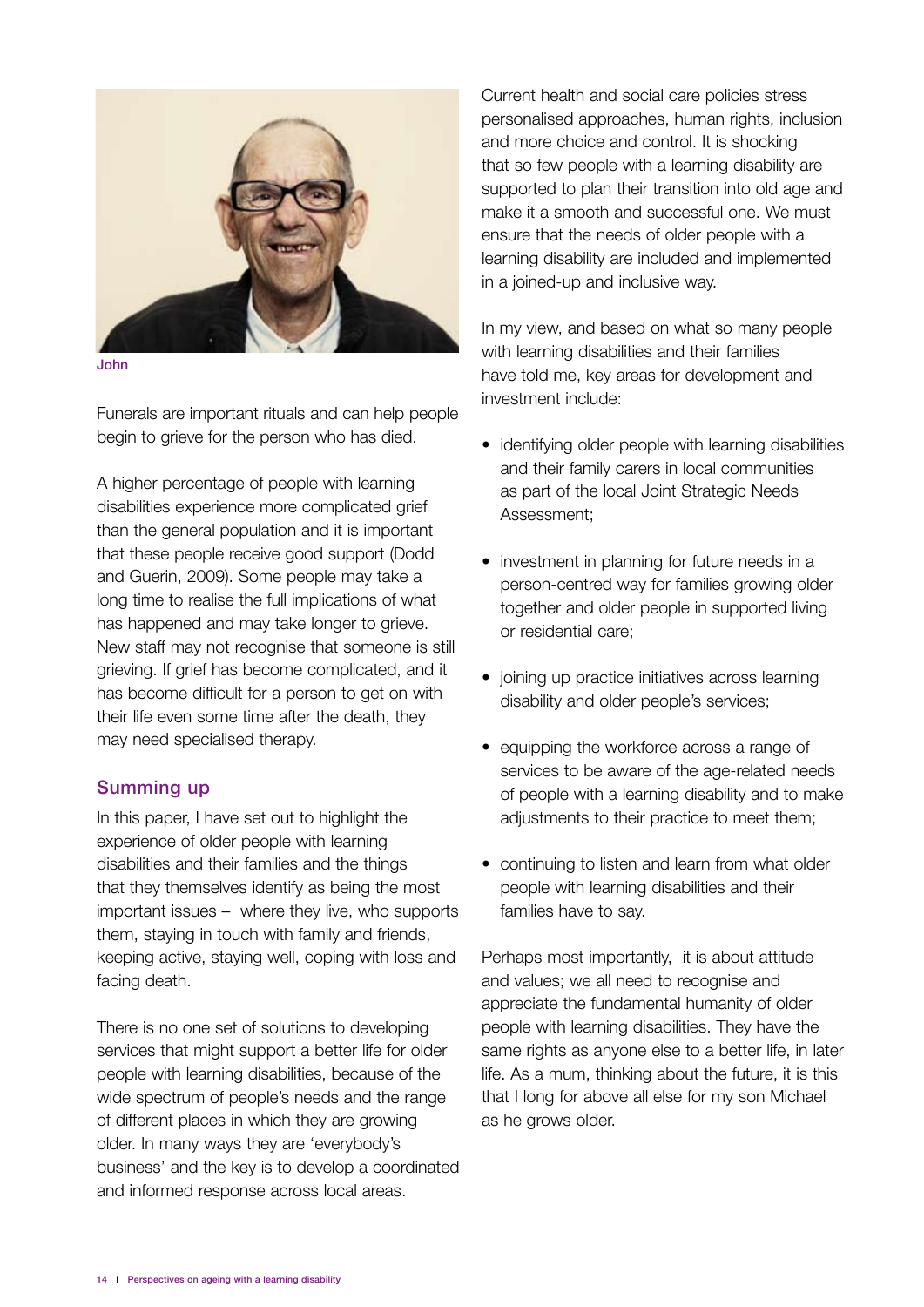#### **References**

Bigby, C. (2004) *Ageing with a Lifelong Disability. A Guide to Practice, Program and Policy Issues for Human Services Professionals*. London: Jessica Kingsley Publishers

Bigby, C. (2010) 'Aging … A Continuing Challenge', *Journal of Policy and Practice in Intellectual Disabilities*, Vol. 7, No 1, pp. 1–2

Department of Health (2010) *Valuing Older Families Now*. London: Department of Health

Dodd, P. C. and Guerin, S. (2009) 'Grief and bereavement in people with intellectual disabilities', *Current Opinion in Psychiatry*, Vol. 22, pp. 442–446

Emerson, E. and Hatton, C. (2008) 'Estimating Future Need for Adult Social Care Services for People with Learning Disabilities in England', CeDR *Research Report,* 2008:6

Foundation for People with Learning Disabilities (2002) *Today and Tomorrow: The Report of the Growing Older with Learning Disabilities Programme*. London: Mental Health Foundation www.learningdisabilities.org.uk/content/assets/ pdf/publications/today\_tomorrow.pdf

Holland, A. J., Hon, J., Huppert, F. A., Stevens, F. and Watson, P. (1998) 'Population-based study of the prevalence and presentation of dementia in adults with Down's Syndrome', *British Journal of Psychiatry*, Vol. 172, pp. 493–498.

Magrill, D. (2007) *Supporting Older Families: Making a real difference*. London: Mental Health Foundation

Thompson, D. J., Ryrie, I. and Wright, S. (2004) 'People with Intellectual Disabilities Living in Generic Residential Services for Older People in the UK', *Journal of Applied Research In Intellectual Disabilities*, Vol. 17, No. 2, pp. 101–107

Wertheimer, A. (2004) *It's good to be part of things: Working with older people with learning disabilities*. London: Age Concern England